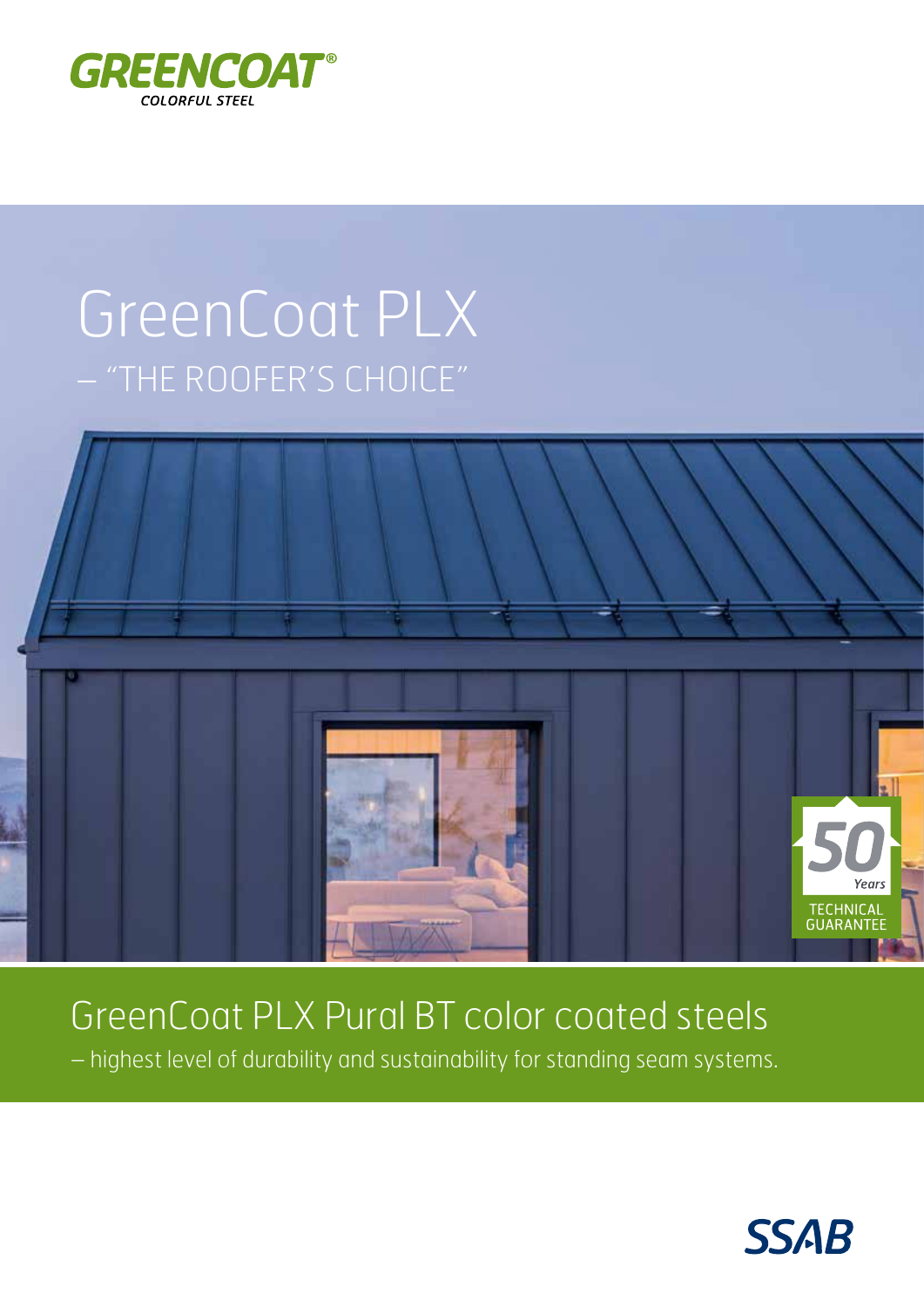# *GreenCoat PLX Pural BT Highest level of durability for standing seam systems*

GreenCoat PLX color coated steel products from SSAB were developed together with tinsmiths and have become "The Roofer's Choice". They are tailor-made products for tinsmith applications, made from top Nordic quality steel, have environmental benefits and are durable. GreenCoat PLX products come with an up to 50-year technical guarantee and an up to 25-year aesthetical guarantee.

SSAB realizes the growing demand for sustainable building materials that offer enhanced performance. Therefore, SSAB introduces GreenCoat PLX Pural BT, which provides the highest level of durability with a new structured surface for standing seam systems.



### *Reasons to use GreenCoat PLX Pural BT*



#### **UP TO 50-YEAR TECHNICAL GUARANTEE (cost-efficient due to longer product life)**

GreenCoat PLX Pural BT is made from a multilayer system, e.g. a 350 g/m<sup>2</sup> layer of zinc and a 50 µm coating layer that provides protection from corrosion. These ensure less maintenance and a longer product life in the harshest weather conditions. GreenCoat PLX Pural BT comes with a technical guarantee of up to 50 years and an aesthetical coating guarantee of up to 25 years.



#### **EASY YEAR-ROUND INSTALLATION, EVEN AT -15 °C**

Thanks to this specially formable steel with no "spring back", installers can fold or bend GreenCoat PLX Pural BT manually or with the help of machines, even at temperatures as low as -15°C, which many other metals do not offer. This allows for cost-efficient year-round installation.

GreenCoat PLX Pural BT can be soft-soldered exactly like zinc. After chemically removing the paint layer, apply flux and use 50/50 or 60/40 tins for soldering and simply repaint.



#### **HIGH AESTHETICS AND TOP QUALITY**

GreenCoat PLX Pural BT enables roofers and architects to create roofs and façades in complex

shapes and designs. Apart from conventional standing seam techniques, it can also be applied in the design of fascias and gutters.

GreenCoat PLX Pural BT is available in a wide range of modern top quality colors and finishes, chosen by architects and builders.

GreenCoat PLX Pural BT is fire-rated (EN 13501-1) with A2 s1 d0.



#### **HIGHEST DURABILITY FOR ANY WEATHER**

GreenCoat PLX Pural BT color coated steel is better suited than any other material for bold and permanent roofing and façade designs, based on

standing seam systems. It offers the highest level of durability for long strip roofing and is highly resistant to corrosion (RC5), UV radiation ( $R_{\mu\nu}$ 4) and scratches. GreenCoat PLX products offer the lowest thermal expansion of all metals, like zinc or aluminum, and prevent buckling and deformation for decades.



#### **GREENCOAT® - THE MOST SUSTAINABLE COLOR COATED STEEL ON THE MARKET**

Steel has the lowest percentage of embodied energy, or "grey energy\*", at only 145 MJ/m2.

Apart from that, GreenCoat® color coated steels offer a coating with a substantial amount of Swedish rapeseed oil instead of fossil oils, making them a true Nordic product and the most sustainable color coated steel on the market.

In an effort to further increase the sustainability of our GreenCoat® products, SSAB's first fossil-free steel will be available by 2026. Our steel production will emit water instead of  $CO<sub>2</sub>$ , which will be unique to the market.

*\* Grey energy is the hidden energy associated with a product, meaning the total energy consumed throughout the product's life cycle from its production to its disposal.*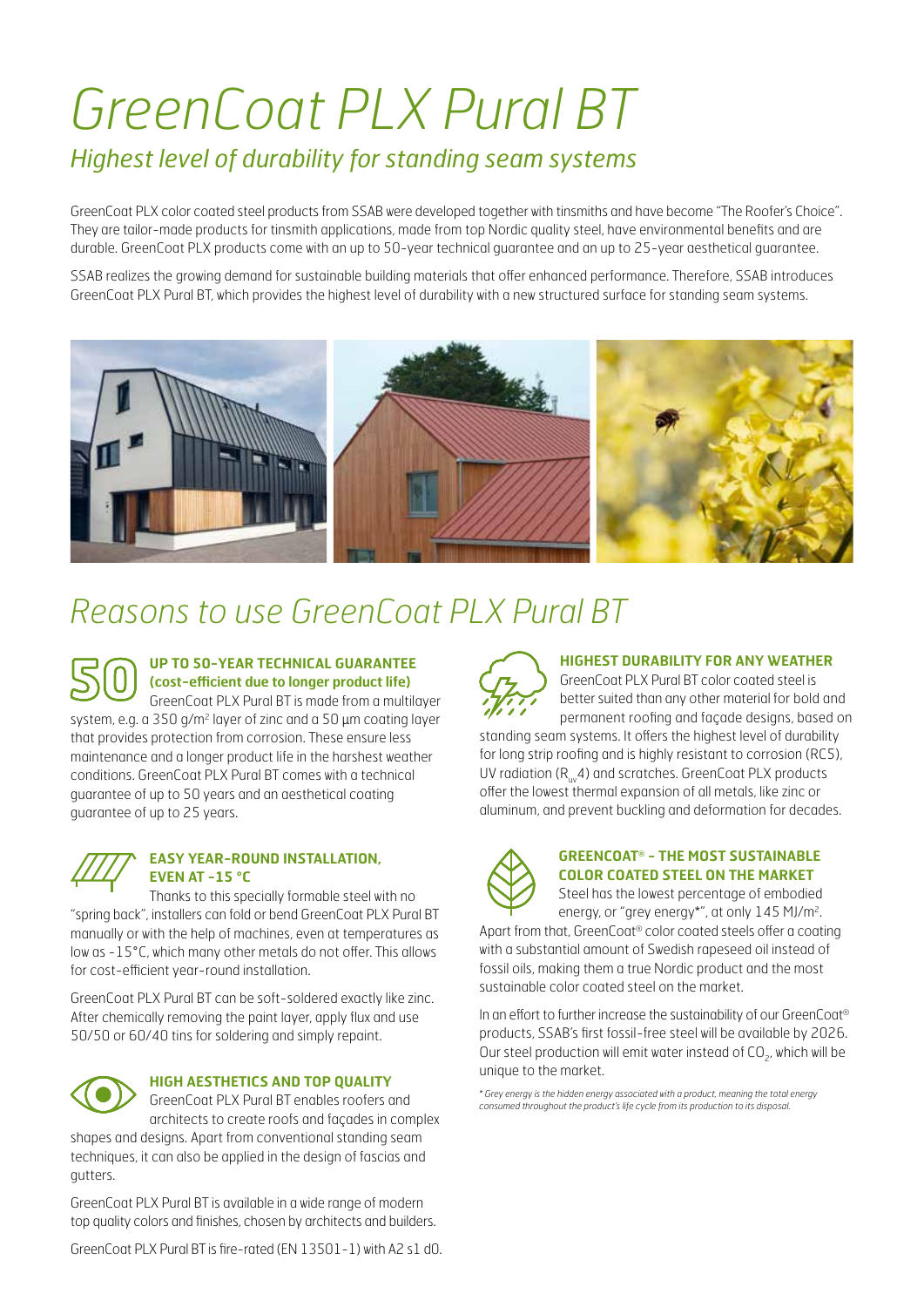

**Snow White** RR19/SS0001



**Quarry Grey** RR287/SS0244



**Anthracite Grey** RR2H8/SS0087



**Nordic Night Black** RR33/SS0015



**Metallic Silver** RR40/SS0045



**Metallic Sterling** RR974/SS6045



**Metallic Dark Silver** RR41/SS0044



**Cottage Red** RR29/SS0758



**Tile Red** RR750/SS0760



**Chestnut Brown** RR887/SS0435



**Silver Fir Green** RR5J3/SS0975



**Leaf Green** RR594/SS0874



**Metallic Gold** RR42



**Metallic Copper** RR979/SS0778